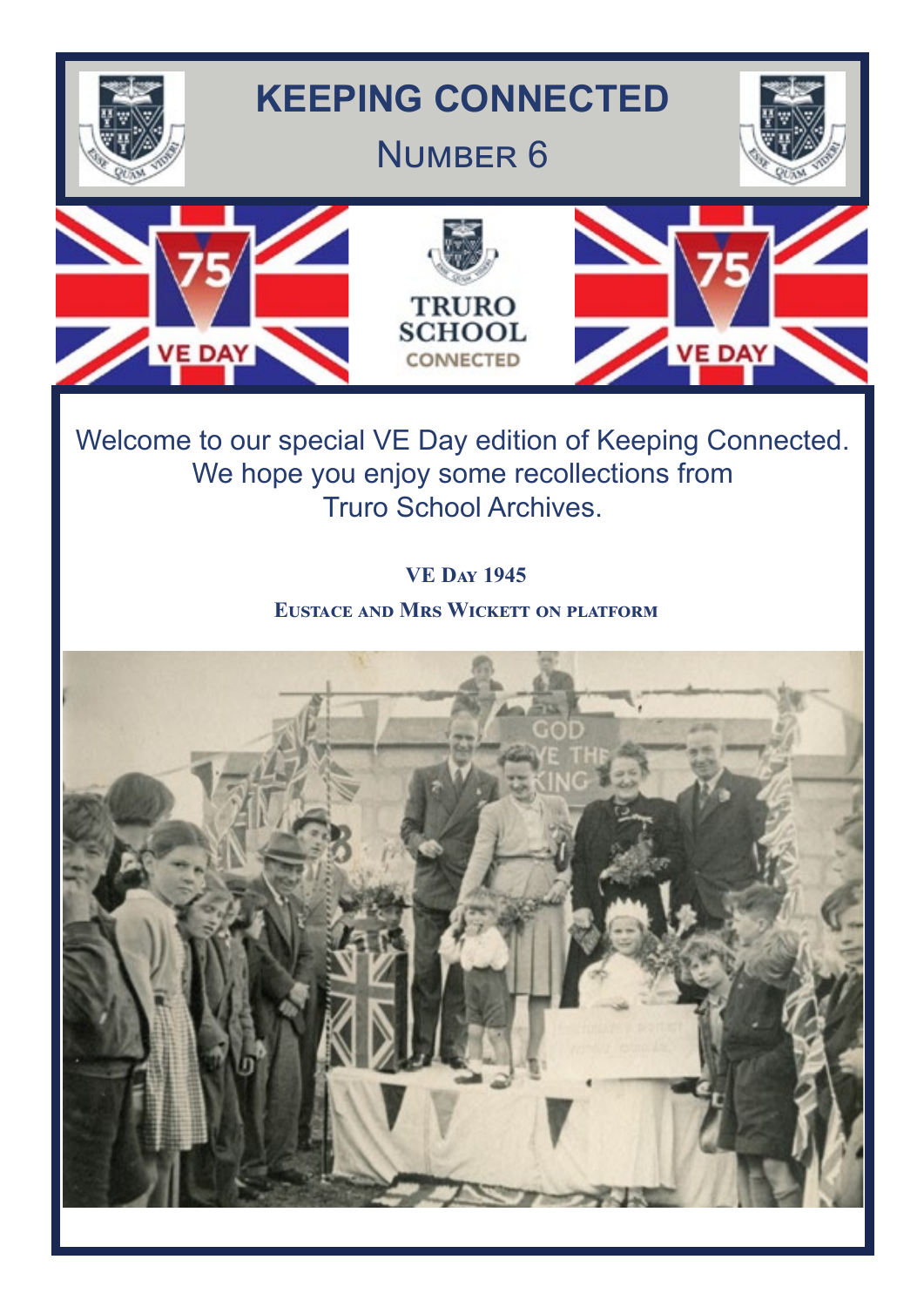#### **SCHOOL LIFE DURING WARTIME**

Memories from the late Hugh Berryman CO48 (from a speech given in 1982 to TSOBA)

"It was during the war in 1941 I attended Treliske when food and sweets were on ration. Compared with today the school was quite small, with only 25 boarders and 14 day boys. Mr Stratton the head taught form 2 and his wife the first form. The fees then were £13 10s for a boarder and £8 for day pupils per term.

By 1942 every piece of available land was to be ploughed to grow extra vegetables. It was suggested that the playing field at Treliske be planted but Mr T.S. did not fancy ploughing up his cricket pitch, so it was agreed that the front lawn be used for this purpose. Much of the boys' spare time was spent planting and hoeing the crops and in fact there was a surplus which was sent to the main school.

At this time we had an air raid shelter on the playing field to which we would run during an air raid. We prayed for this every night so we could get out of bed!!

We were short of kitchen staff so we had a rota for peeling potatoes. One Wednesday afternoon father and mother came to see me and had a good laugh to see three little boys in white aprons, one of which was me peeling potatoes.

Those days spent at Treliske were very happy thanks to the late Mr & Mrs Stratton."



# **Planting Potatoes**

Pupils on the allotments at the senior school.

**Air Training Corps - Truro School and Kent College Flight 1532** 

The ATC cadets parade through Boscawen Street led by H.J. Prickett, headmaster of Kent College. The flight was set up in 1941.

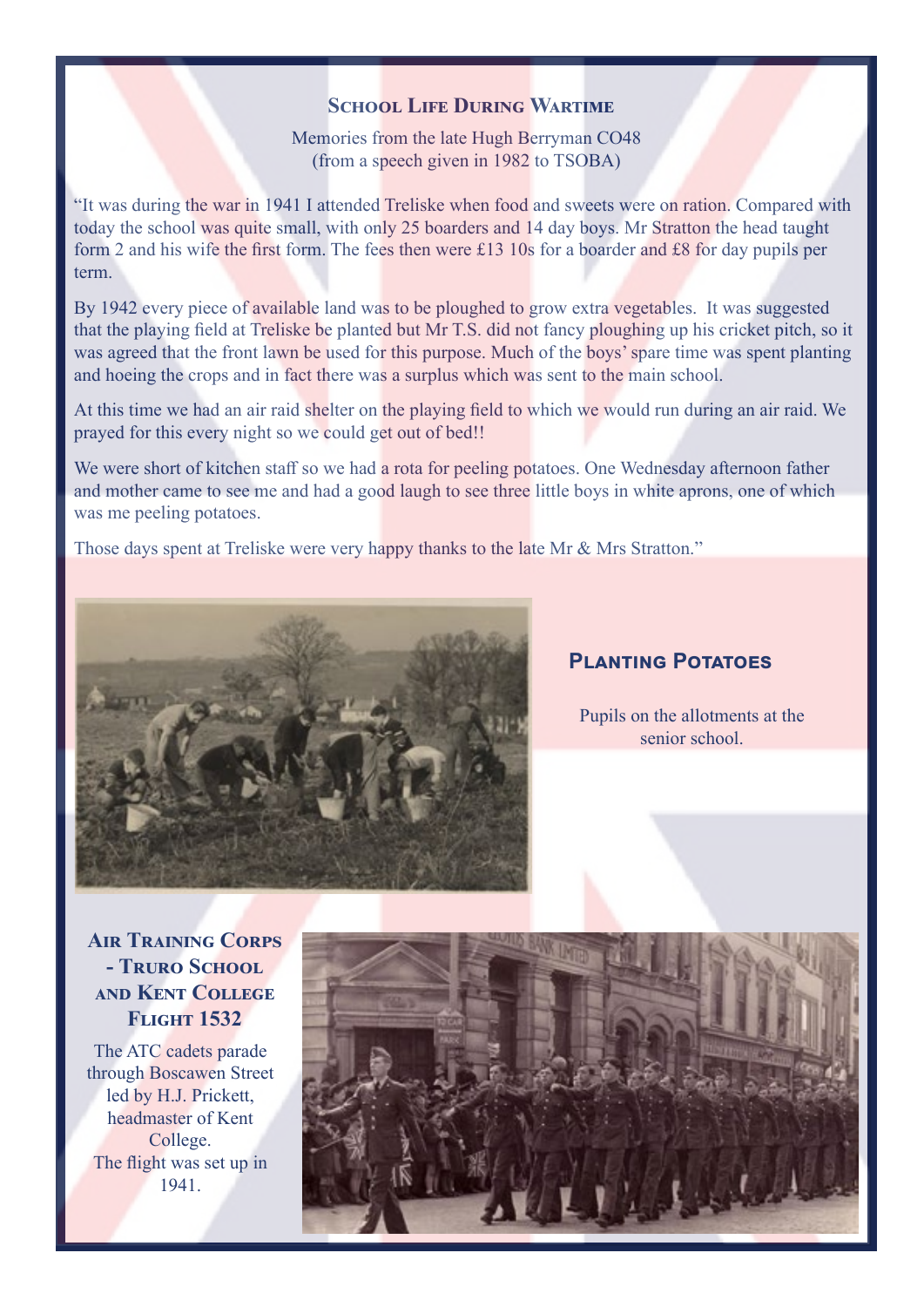On the morning of 8 May 1945, a national holiday for 'Victory in Europe Day' was declared in Britain. Churchill had gained assurances from the Ministry of Food that there were enough beer supplies in the capital and the Board of Trade announced that people could purchase red, white and blue bunting without using ration coupons. Street parties were held across Britain with bunting lining the streets.



anan mananan mananan manan

Sadly, this year all the planned celebrations are unable to take place. However, across the country people will be celebrating with 'Doorstep Celebrations'. The schedule is below, just in case you would like to join in.

#### **VE Day Commemoration events**

<u>r manmammammammammammammammam</u>

• 11.00am — Two-minute national silence to remember the declaration of victory and the end of the Second World War in Europe.

- 2.45pm 3.45pm The first of two special BBC One programmes to mark VE75, including extracts from Sir Winston Churchill's victory speech delivered at 3pm on VE Day.
- Afternoon Britons encouraged to hold 1940s-style afternoon tea parties at home rather than street parties, including homemade bunting and recipes from the era.
	- 9.00pm Address by the Queen followed by national doorstep rendition of Dame Vera Lynn's We'll Meet Again.

**Please send us photos of your celebrations and 'doorstep singalongs'! Email: tsa@truroschool.com** 



# **Time To Reflect**

**REVEREND AUBIN DE GRUCHY** 

This week's chapel service focuses on VE Day



[CLICK HERE](https://www.youtube.com/watch?v=Dy9dkWFfJa0&feature=youtu.be) to view.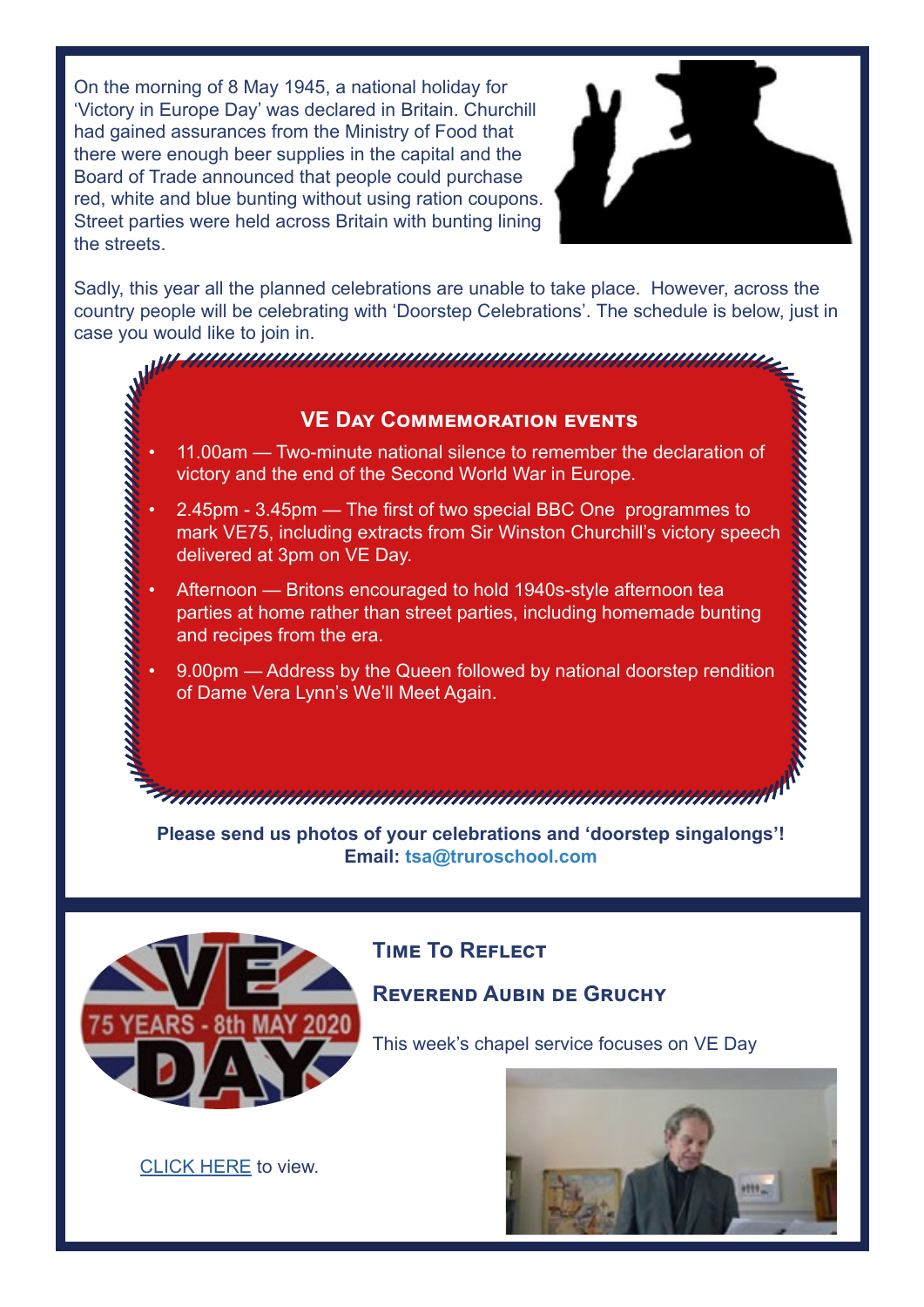#### **FROM TRURO SCHOOL ARCHIVES**

#### **The Truronian.**

#### **May 1945**

Victory Number.

School Notes:

As this issue goes to press the glad news of the European Victory is published. The long night is ended and we greet the dawn of a new day with great thankfulness. We read with pride the long list of Old Boys who have served in the Forces. Some have gained high distinction and they are the first to point out that many acts of courage and heroism pass unseen and receive no recognition. The glamour of War has long since departed and probably most of those who have served have done so feeling they were doing a hateful but necessary thing. We honour them all. A few, impressed with the wickedness of War and feeling that they could take no part in it, have had the moral courage to face the ignominy of the tribunals. Their sincerity was manifest and they have served the nation faithfully in other essential services. We respect them even if we cannot share their views.

We rejoice to welcome home the liberated Prisoners of War. So far we have only heard of Maurice Mercer and Raymond Searle but we hope to hear of the safe arrival of the others very shortly.

When the Japanese War is over and demobilisation is complete we hope to arrange a Grand reunion at the School.

War Memorial: Killed and missing = more than 50 so far.

Education Act: 1 April 1945 – school's position in national education system. 'Up to the present the School has been a Direct Grant School, ie it has received a Capitation Grant from the Board of Education for every pupil, and, in return, has taken a number of boys free of charge. In addition the School received for some years a Grant of about £700 from the Cornwall County Council in consideration of the fact that the existence of the School saved the County the expense of building and maintaining a County School for Boys in the City. When the tuition fees were raised to ten guineas per term a little time ago the Governors relinquished this Grant and the County Council has used the money to enable parents of Truro boys to pay the increased fee.

Treliske: Since Spring 1944 – 17 boarders and 7 day boys promoted to main school. As a result of the strong demand the age for entry of boarders has been raised from 7 to 8 years.

The restrictions due to war conditions have hampered our games activities considerably. Football has been limited to those possessing football boots, and in these circumstances the House matches and matches against other schools could not be played. Last summer term the ban on the use of the roads and lack of running shoes resulted in the cancellation of our athletic sports. Cricket suffered less, though for this too the clothing was difficult to obtain….'

Prefects: Head Prefect – R.A. Shaw Toc H: Chairman – RA Shaw Secretaries – LB Russell & DK Walker Committee Members – P Pelmear & J Kirkland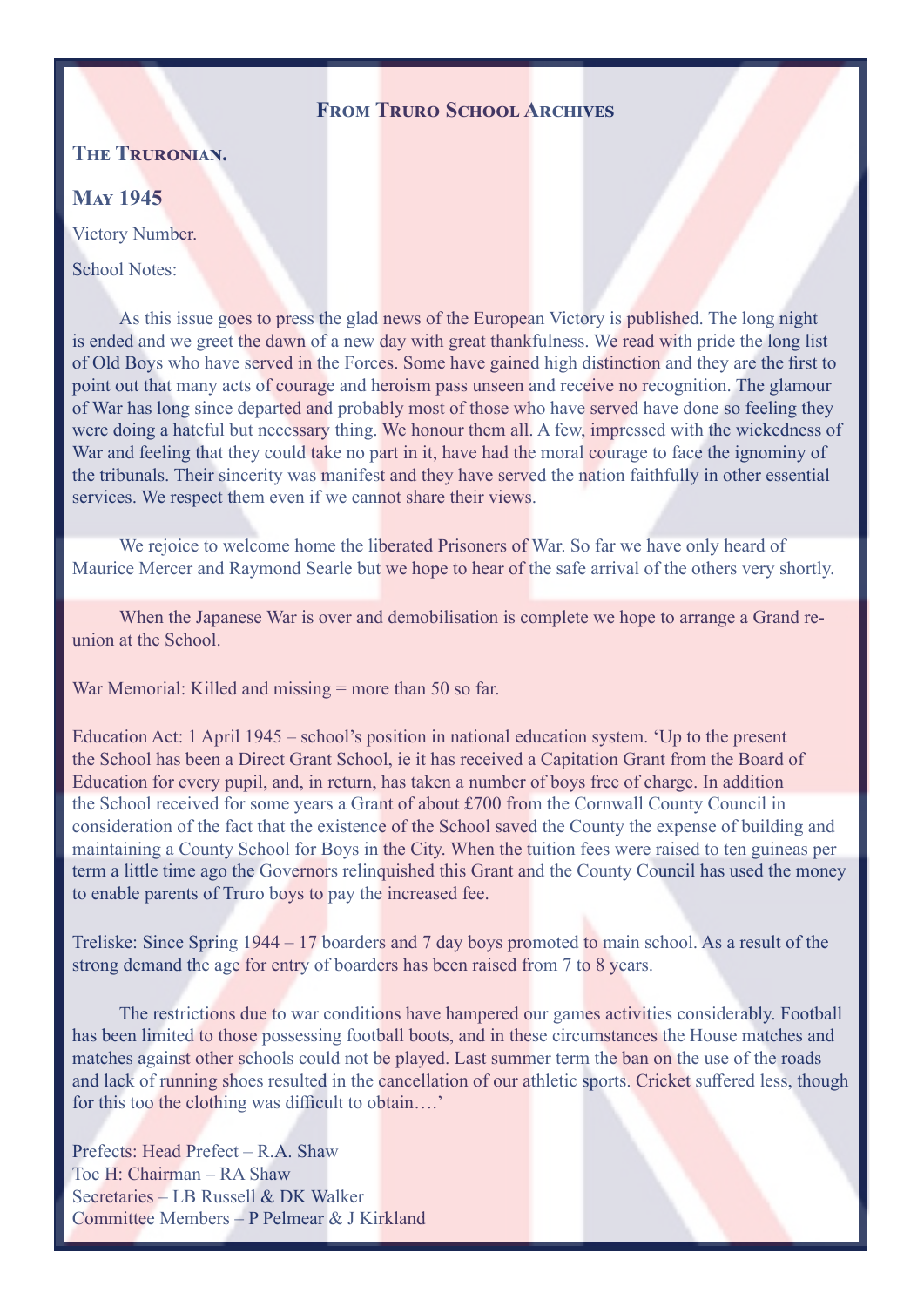Chess club – increased number. TS v KC match – club only conceded  $1\frac{1}{2}$  points in 72 games. Drama – In January the Pilgrim Players performed Shaw's 'Candida'. Also school performance of 'Julius Caesar'. Later in the term 'Ghost Train' was performed.

ATC athletics – In County Championships TS and KC Flight were second to Devonport High School. A team picked to play in SW command championships at Taunton. Cornwall won the Challenge cup with 164 points, Gloucester 2<sup>nd</sup> and Devon 3<sup>rd</sup>.

House Competition:

|              | School           | Smith   | Vinter           | Wickett          | <b>KC</b>       |
|--------------|------------------|---------|------------------|------------------|-----------------|
| <b>Rugby</b> | 65               | 19      | 94               | 42               | 54              |
| <b>Work</b>  | 167              | 158 1/2 | $159\frac{1}{2}$ | 124              | 94              |
| Soccer       | 46               | 42      | 82               | 35               | 63              |
| Cricket      | 54               | 20      | 32               | 46               | 36              |
| Athletics    | $174\frac{1}{2}$ | 88 1/2  | $123\frac{1}{2}$ | $108\frac{1}{2}$ | $63\frac{1}{2}$ |
| Total        | 124.6            | 71.6    | 124.6            | 89.9             | 87.1            |

Rugby – 1st XV – colours: J Carty, P Cleaver, I Goodhand, R Shaw, JH Thomas, TK Vivian (capt), WR White.

Soccer – 1st XI – colours: TK Vivian (capt), I Goodhand, CEP Stephens, DS Blair, J Bellingham, RA Shaw, KR Rust.

#### **`Kent College at Truro School**

Kent College arrived from Canterbury early in the 1940 summer term. The school magazine reported that

*in a very short time new friendships were formed and by this time they feel very comfortably at home with us. We are very happy that their forced exile from their native school has brought with it the compensations of new friendships.* 

To combat a lack of teachers, as many were conscripted, Kent College was amalgamated with Truro School; the school magazine included reports from Kent College House. Their respective prep departments remained separate at Tremorvah and Treliske.

The Kent College boys were accommodated in four hostels, Tremorvah, Elstow, Three Corners and The Gable. There were roughly 75 boarders and 8 day boys in Kent College, bringing the grand total of the combined schools to 392.

In 1944 the Kent College staff remaining at Truro were H.J Prickett (Headmaster), P.W Richards (2nd Master), R.A Day, A.E St G Gratte, J.T Hargreaves, S.A Spicer.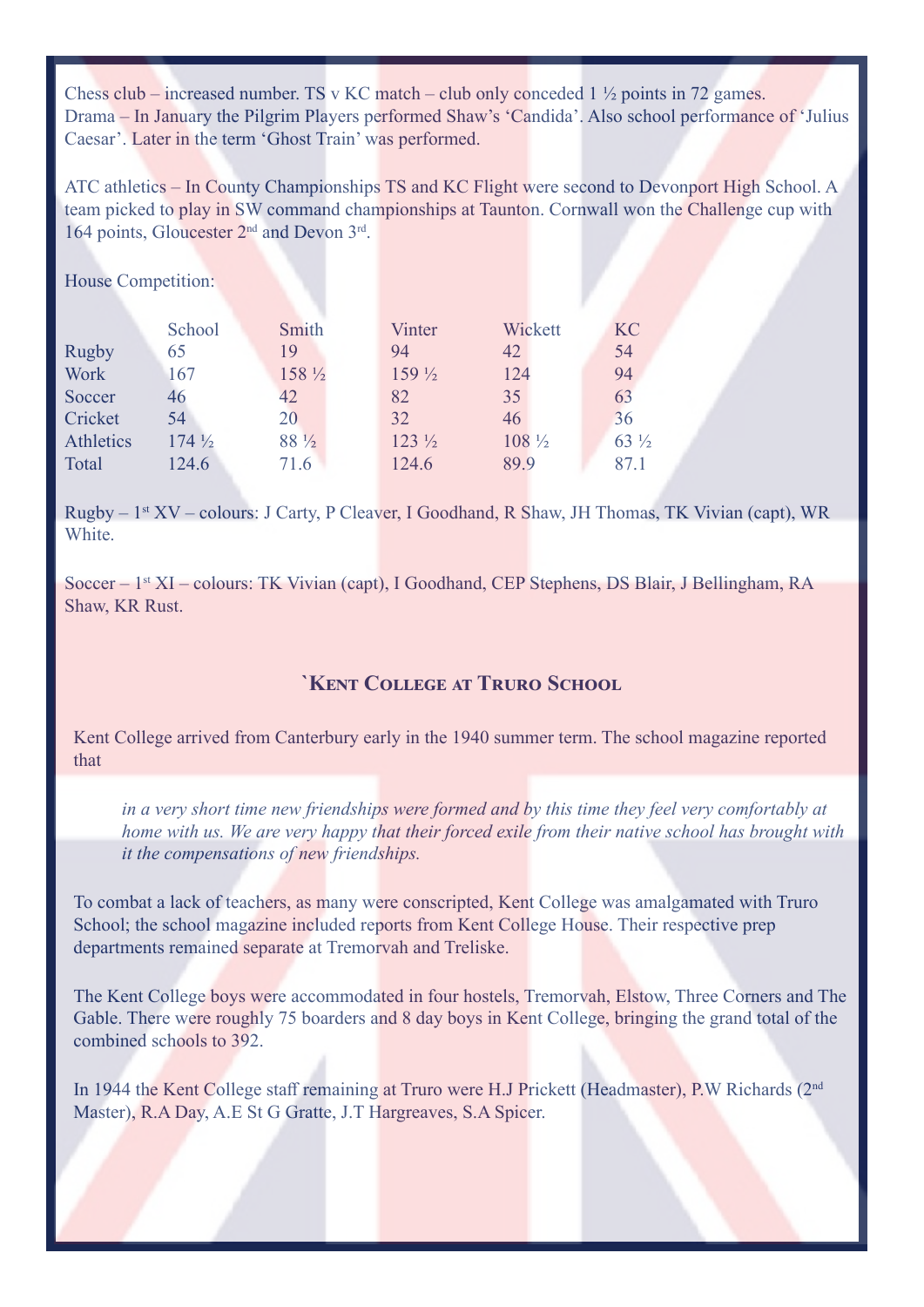#### **Truro School and Kent college Prefectorial staff, 1945**

TRURO SCHOOL AND KENT COLLEGE PREFECTORIAL STAFF, 1945.



The Kent College Junior School at Tremorvah had 22 boys and as there was a demand in the district for more accommodation for Juniors it has been decided to expand this Junior Department for the duration by taking in day-boys between 7 and 11 years of age. It was possible for dayboys to pass on to Truro School if Kent College were to move back to Canterbury earlier than anticipated.

In May 1945 the magazine wrote:

*Kent College hope to be able to return to Canterbury at the end of this term. Probably Stoke Damerel will also return to Plymouth and we shall once more have our buildings to ourselves. The association with KC has been a very amicable one and there must be many KC boys who know much more about Truro than Canterbury. It would be very pleasing if the connection between the two Schools could be continued by means of an annual match at Truro and Canterbury alternately.*

They finally returned home to Canterbury in September 1945;

*we miss them, but shall always have a reminder of their sojourn in our midst in the shape of a fine silver cup which they so kindly presented to the School at the end of last term.*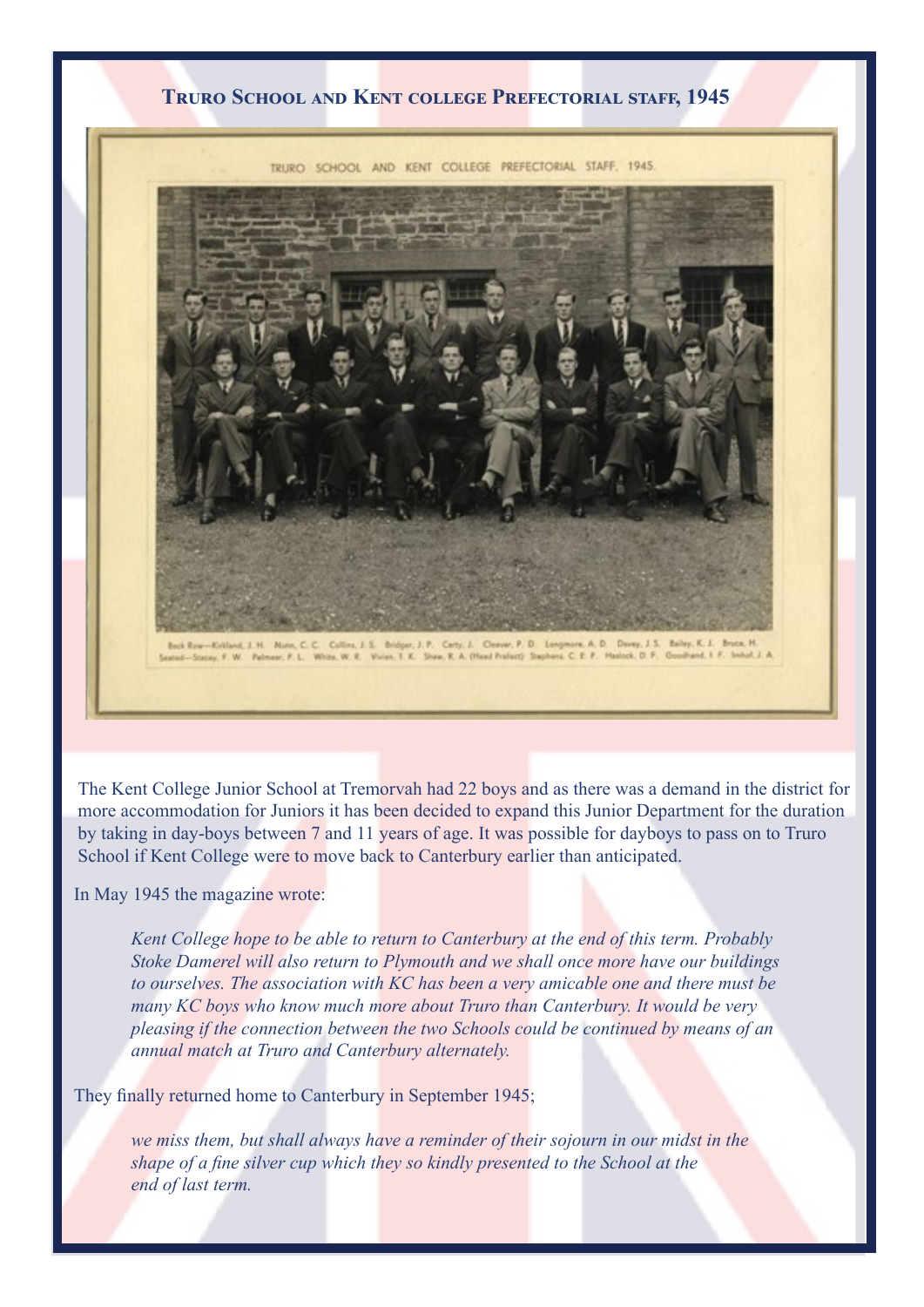# **Bletchley Park Celebration[s](http://BLETCHLEY PARK  Bletchley Park is an estate in Bletchley, Buckinghamshire, England. It was the site )**

[Bletchley Park is an estate in Bletchley, Buckinghamshire, England. It was the site of the](http://BLETCHLEY PARK  Bletchley Park is an estate in Bletchley, Buckinghamshire, England. It was the site )  [United Kingdom's main codebreaking team during World War II.](http://BLETCHLEY PARK  Bletchley Park is an estate in Bletchley, Buckinghamshire, England. It was the site ) 

The team at Bletchley Park, which included the brialliant mathematician Alan Turing, devised automatic machinery to help with decryption, culminating in the development of Colossus, the world's first programmable digital electronic computer. Codebreaking operations at Bletchley Park came to an end in 1946 and all information about the wartime operations was classified until the mid 1970s. It's importance in winning the war was praised by churchill as "*the geese that laid the golden eggs but never cackled."*

[On Friday 8 May 2020 Bletchley Park will be marking the 75th anniversary of VE Day online](http://On Friday 8 May 2020 Bletchley Park will be marking the 75th anniversary of VE Day online with a dig)  [with a digital 'Nation's Toast' at 3pm, and a special recording of a VE Day speech by 'Prime](http://On Friday 8 May 2020 Bletchley Park will be marking the 75th anniversary of VE Day online with a dig)  [Minister Sir Winston Churchill'.](http://On Friday 8 May 2020 Bletchley Park will be marking the 75th anniversary of VE Day online with a dig) [Vistit the Bletchley Park website](https://bletchleypark.org.uk/blog/celebrate-ve-day-at-home-with-bletchley-park)

Or take a look at their [VE Day Activity Pack](https://bletchleypark.org.uk/cms/2020/04/ve-day-activity-pack-3.pdf) for lots of fun ideas and ways to celebrate VE Day at home, including:

# **VE Day Bunting & Decorations**

- Flags
- **Bunting**
- Hats
- **Cake Toppers**



# **VE Day Baking & Treats**

- Victory Sausage Rolls
- Homefornt Hash
- Potoatoes Pete's oven Scones
- Churchill's Swiss Roll



- **Celebration Trifle**
- Red White & Blue **Meringues**
- **Dig For Victory Carrot Cakes**

# **VE Day Cocktails & Drinks**

- Perfect Pimms
- Homemade Lemonade
- 1940's Gin Cocktail
- Dirty Martini



# **VE Day Music**

- We'll Meet Again
- Take Me Back To Dear Old Blighty
- Roll Out The Barrel
- Keep Right On To The End Of The Road
- Here We Are! Here We Are! Here We Are Again!
- Sing As We Go

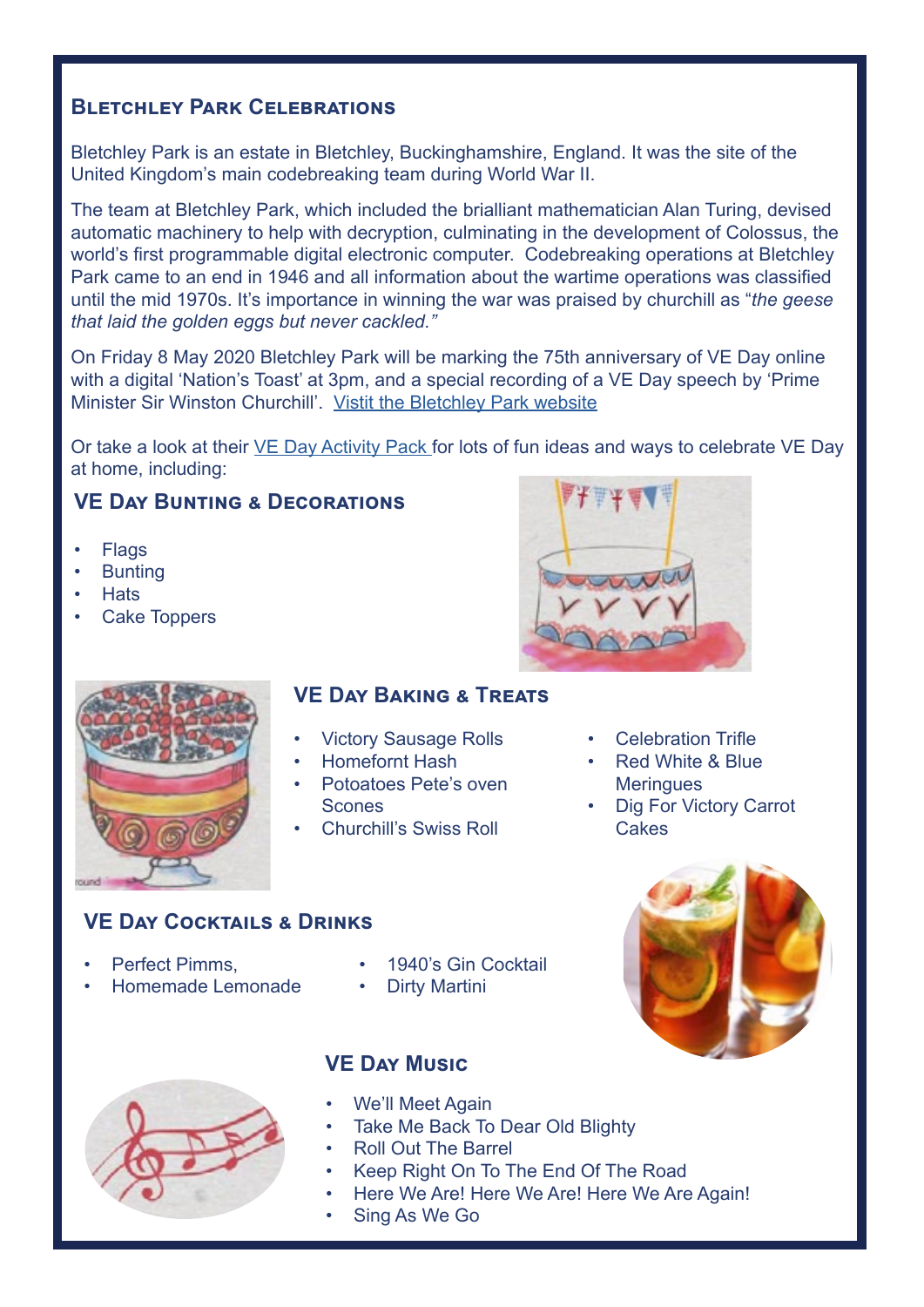#### **Feel good food series - truro cookery school**

**Maria Taylor** CO86 and her team are creating a series of videos to share with the community. So CLICK HERE to start watching the series and treat yourself or keep the children or grandchildren occupied with some cooking lessons.



Dont forget the cream - on top or beneath the jam! (Depending on whether you are from Cornwall or Devon!)

#### **Scones**



#### **Ingredients**

225 g self raising Flour

1 teaspoon baking powder

50 g butter or margarine

150 mls milk

A little extra milk or egg/milk mixture to glaze (optional)

# **Method**

- 1. Pre-heat the oven to 220 °c/Gas Mark 7
- 2. Sift the flour and baking powder into a mixing bowl.
- 3. Add the butter or margarine in small pieces and rub in with your fingertips until the mixture resembles fine breadcrumbs.
- 4. Using a table knife, stir in the milk until a soft dough is formed.
- 5. Turn the dough onto a floured surface and pat down until it is a 2 cm thickness.
- 6. Cut into rounds with a cutter do not twist the cutter - and place on a baking sheet.
- 7. Brush with milk or the egg/milk glaze (if using).
- 8. Bake for 20 minutes until golden and risen, and 'hollow-sounding' when tapped.

# **Variations**

- Can be made using a food processor.
- Add 1  $\frac{1}{2}$  tablespoons caster sugar before stirring in the milk for a sweet scone.
- Use wholemeal self raising flour or a mixture or white and wholemeal.
- Add additional ingredients for extra flavour, texture, colour and nutritional value e.g. dried (75 g) or fresh fruit or spices (1/2 teaspoon) into the sweet scone mixture or cheese, herbs, ham, sweetcorn, olives etc. into the savoury scone mixture.
- For additional colour and texture, after glazing, sprinkle the savoury scone mixture with grated cheese, herbs etc. or the sweet scone mixture with sugar, spice etc.
- Shape the mixture into a round and mark into triangles for a 'rustic' finish.

Cook along with Maria by watching the **[Feel Good Series - SCONES](https://www.facebook.com/truroschoolcookery/videos/549705002331768/)**

Don't forget to send us photos of your finished scones! **tsa@truroschool.com**